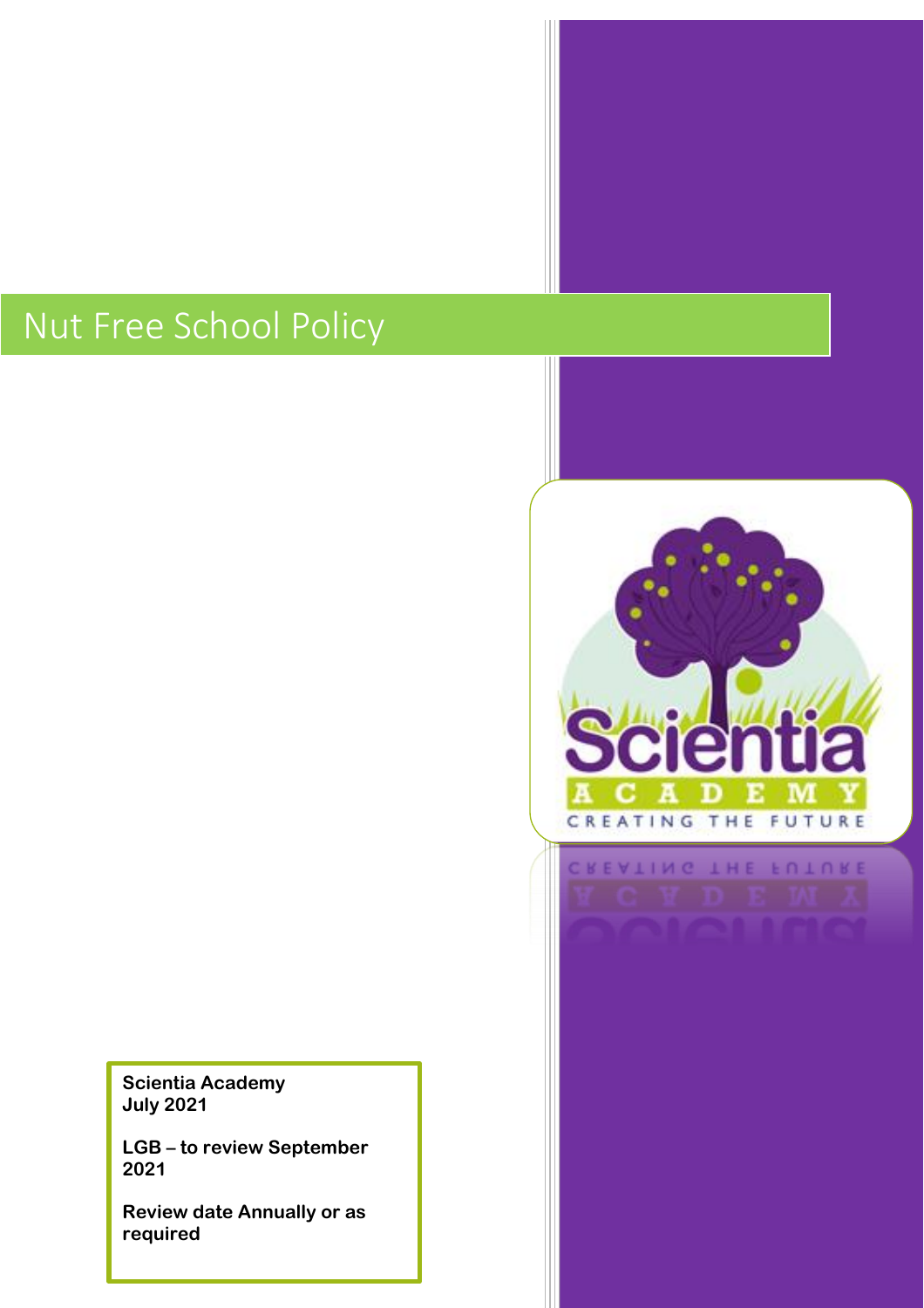#### Statement of Intent

- 1. Legal Framework
- 2. Definitions
- 3. Roles and Responsibility
- 4. Prohibited Foods
- 5. Nut Allergies
- 6. Staff Training
- 7. Emergency Response
- 8. Catering Arrangements
- 9. Monitoring and Review

Appendices

Appendix 1 – Nut Free School Letter to Parents

Appendix 2 – Nut Allergy Pupil Log

#### **Contents**

| <b>Statement of Intent</b>                     | Page 2         |
|------------------------------------------------|----------------|
| Legal Framework                                | Page 2         |
| <b>Definitions</b>                             | Page 3         |
| Roles and Responsibilities                     | Page $3-6$     |
| <b>Prohibited Foods</b>                        | Page $6 - 7$   |
| <b>Nut Allergies</b>                           | Page 7         |
| <b>Staff Training</b>                          | Page 7 - 8     |
| <b>Emergency Response</b>                      | Page 8 - 11    |
| <b>Catering Arrangements</b>                   | Page 11        |
| Monitoring and Review                          | Page $11 - 12$ |
| Appendix 1 - Nut Free School Letter to Parents | Page 13        |
| Appendix 2 - Nut Allergy Pupil Log             | Page 14        |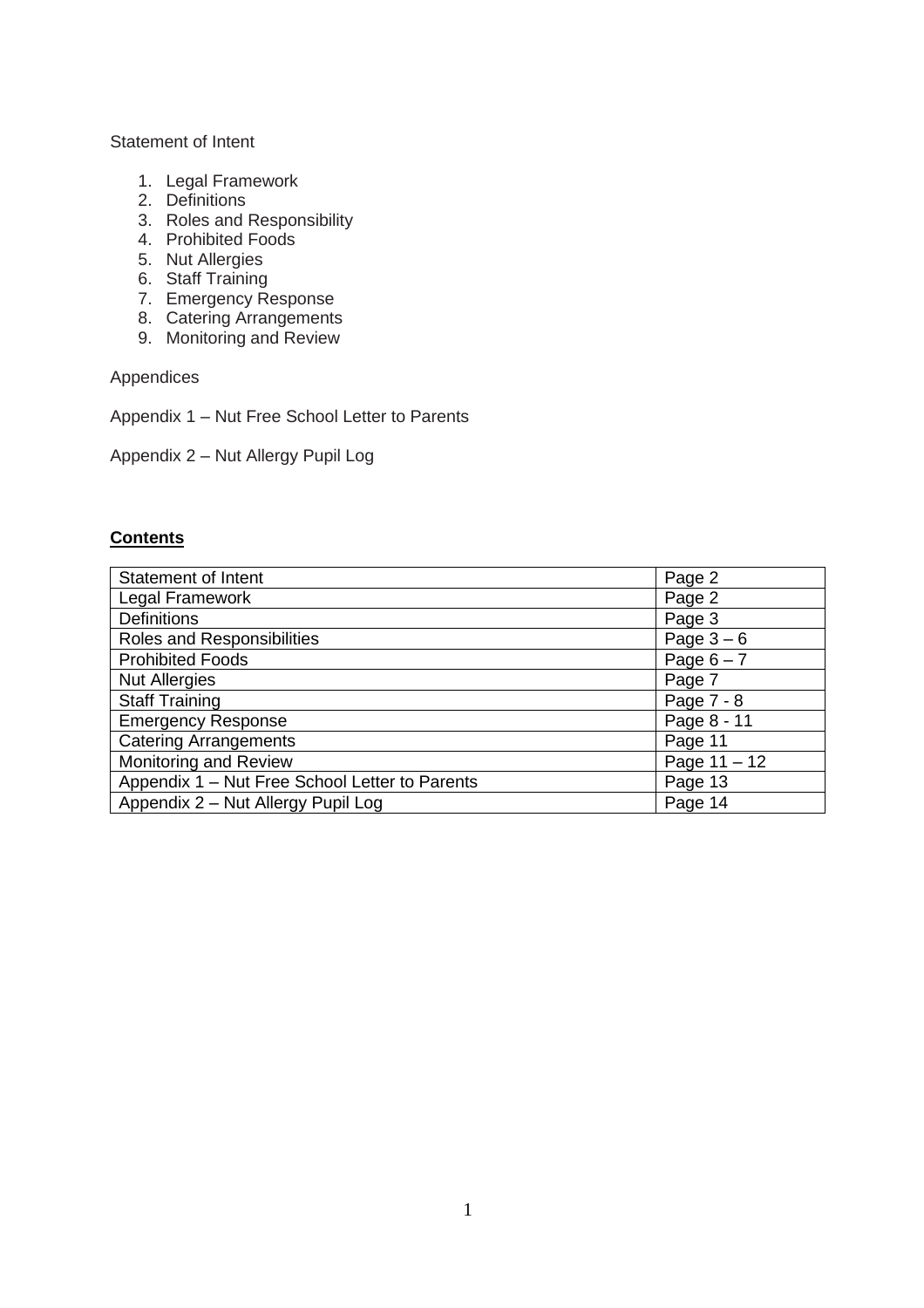## **Statement of Intent**

Scientia Academy strives to ensure the safety and wellbeing of all members of the school community. This policy is to be adhered to by all staff members, parents, pupils and visitors who attend Scientia Academy.

This policy serves to set out all measures to reduce the risk to those children and adults who may suffer an anaphylactic reaction if exposed to nuts to which they are sensitive to.

To effectively implement this policy and ensure that necessary control measures are in place, parents are responsible for working alongside the school in identifying allergens and potential risks, to ensure the health and safety of their children.

We do not allow nuts or nut products in school lunch boxes.

The school does not guarantee a completely nut free environment; however, this policy will be utilised to minimise the risk of exposure to nuts, encourage self responsibility, and plan for an effective response to possible emergencies.

#### **1. Legal Framework**

1.1 This policy has due regard to all relevant legislation inclidung, but not limited to the following:

• The Human Medicines (Amendement) Regulations 2017

1.2 This policy has due regard to all relevant guidance including, but not limited to the following:

- Department of Health (2017) 'Guidance on the use of adrenaline auto-injectios in schools'
- DfE (2015) 'Supporting pupils at school with medical conditions'
- 1.3 This policy operates in conjuction with the following school policies and documents:
	- Health and Safety Policy
	- Administering Medication Policy
	- Supporting Pupils with Medical Conditions Policy
	- Allergen and Anaphylaxis Policy
	- Educational Visits Policy
	- Anaphylaxis Risk Assessment
	- First Aid Policy
	- AAI Record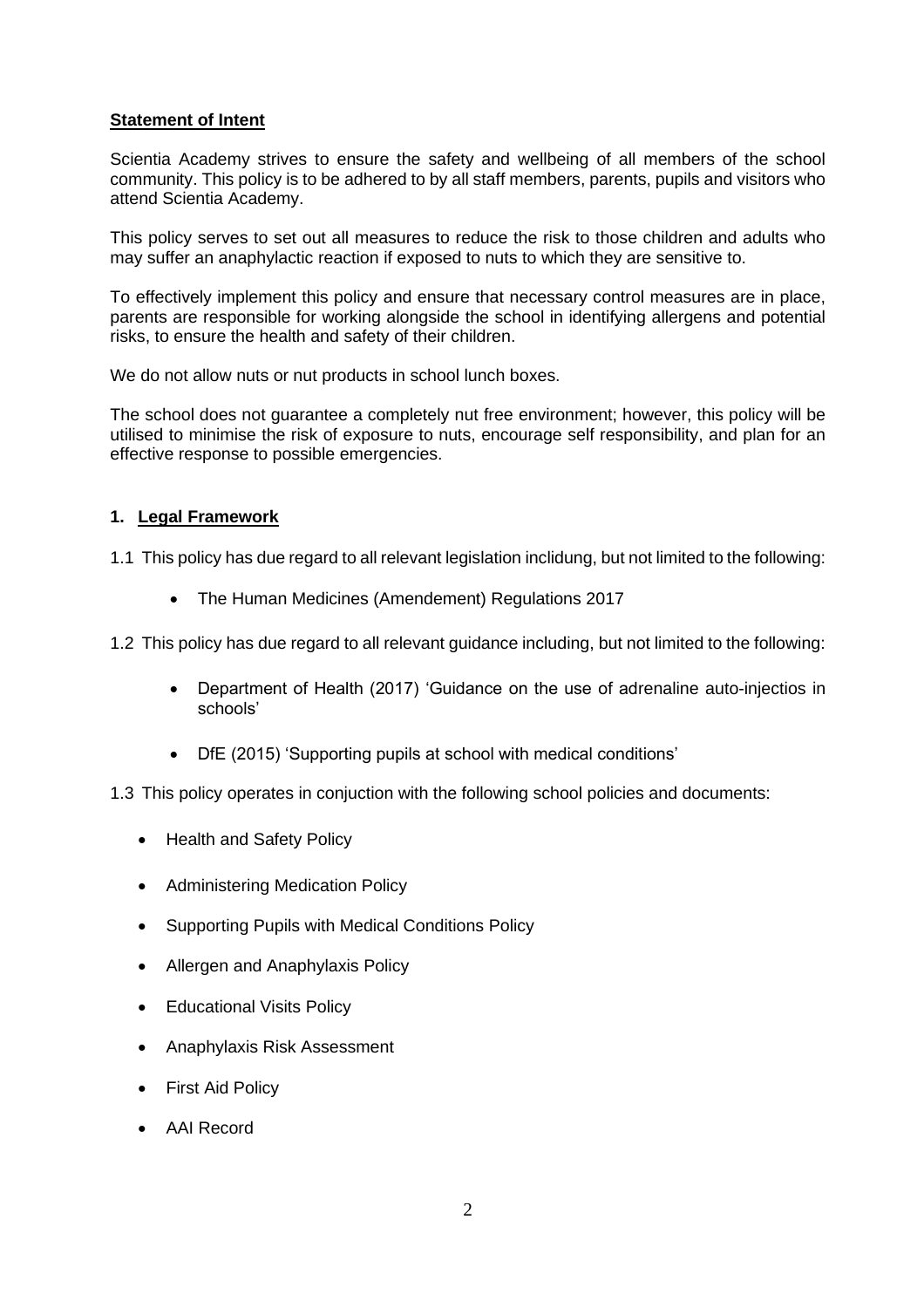# **2. Definitions**

- 2.1 **Allergy –** is a conditon in which the body has an exaggerated response to a substance. This is also known as hypersensitivity.
- 2.2 **Allergen –** is a nomal harmless substance that triggers an allergic reaction for a susceptible person.
- 2.3 **Allergic Reaction –** is the body's reaction to an allergen and can be identified by, but not limited to the following symptoms:
	- Hives
	- Generalised flushing of the skin
	- Itching and tingling of the skin
	- Tingling in and around the mouth
	- Burning sensation in the mouth
	- Swelling of the throat, mouth or face
	- Feeling wheezy
	- Abdominal pain
	- Nausea and vomiting
- 2.4 **Anaphylaxis –** is also referred to as anaphylactic shock, which is a sudden, severe and potentially life threatening allergic reaction. This kind of reaction may include the following symptoms:
	- Persistent cough
	- Hoarse voice
	- Difficulty swallowing, or swollen tongue
	- Difficult or noisy breathing
	- Persistent dizziness
	- Becoming pale of floppy
	- Suddenly becoming sleepy, unconscious or collapsing

# **3. Roles and Responsibilities**

- 3.1 The headteacher is responsible for:
	- Ensuring that staff receive allergy and anaphylaxis training at least annually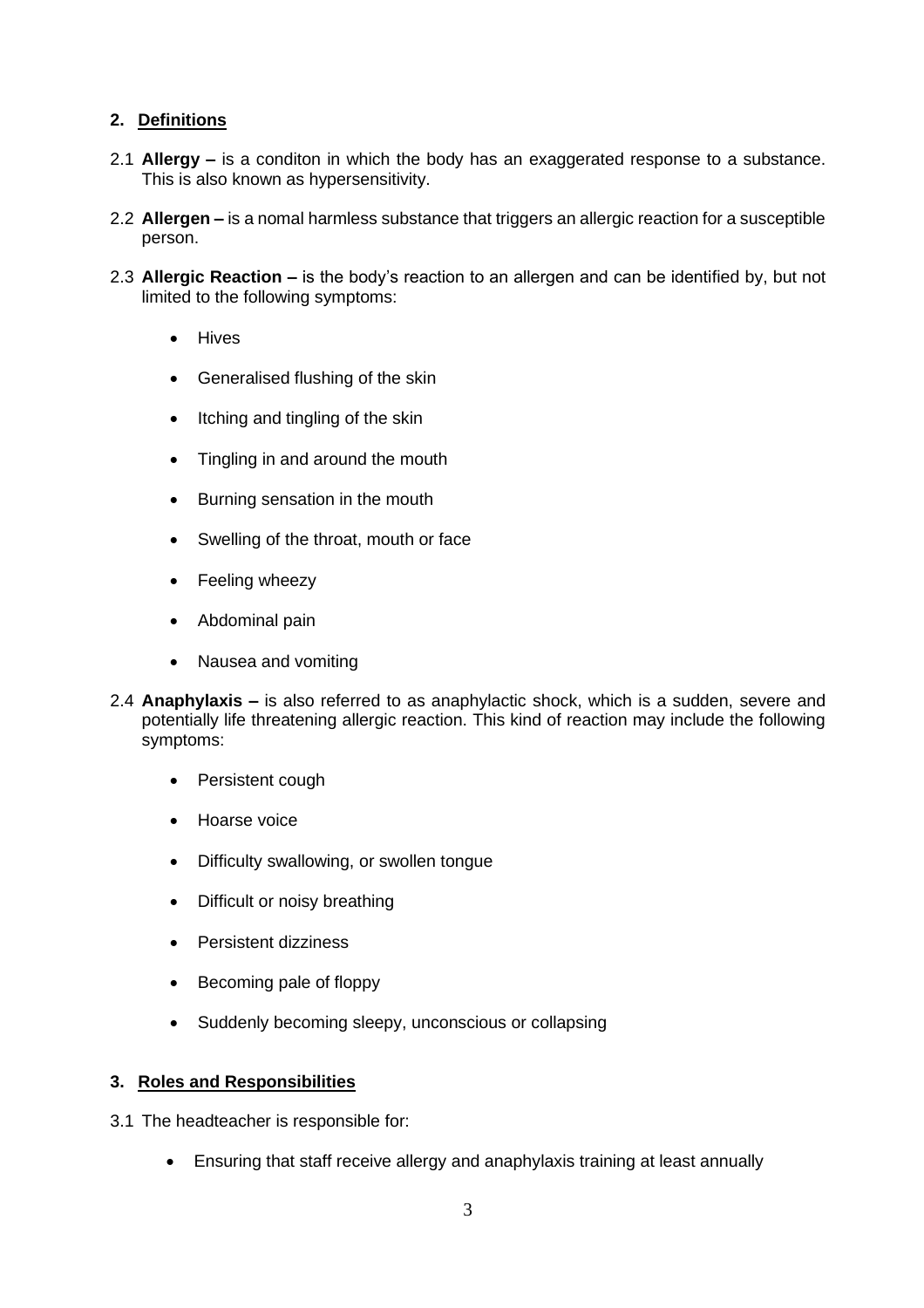- Ensuring Chartwells Catering Group catering staff on site have up to date health and safety training along with allergy and anaphylaxis training.
- The development, implementation and monitoring of this policy.
- Ensuring that all members of staff have read this policy and understand the emergency procedures within it.
- Ensuring the school environment is as nut free as possible.
- Ensuring that parents are informed of their responsibilities in relation to their child's allergies.
- Ensuring that all school trips are planned in accordance with the Educational Visits Policy, taking into account any potential risks the activities involved pose to pupils with known allergies.
- Ensuring that all designated first aiders are trained in the use of adrenaline autoinjectors (AAIs) and the management of anaphylaxis.
- Ensuring that all staff members are provided with information regarding anaphylaxis, as well as the necessary precautions and action to take.
- Ensuring Chartwells Catering Group are aware of, and act in accordance with the school's policies regarding food and hygiene, including this policy.
- Ensuring that Chartwells Catering Group are aware of any pupils' allergies which may affect the school meals provided.
- 3.2 The Governing Body is responsible for:
	- Monitoring the effectiveness of this policy and reviewing it on an annual basis, and after any incident where a pupil experiences an allergic reaction.

3.3 All staff are responsible for:

- Ensuring that they do not bring any products containing nuts into the school.
- Acting in accordance with the school's policies and procedures at all times.
- Attending relevant training regardign allergens and anaphylaxis.
- Being familiar with and implementing pupils' individual healthcare plans and if necessary their intimate care plans.
- Responding immediately and appropriately in the event of a medical emergency.
- Reinforcing effective hygiene practices, including those in relation to the management of food.
- Promoting hand washing before and after eating.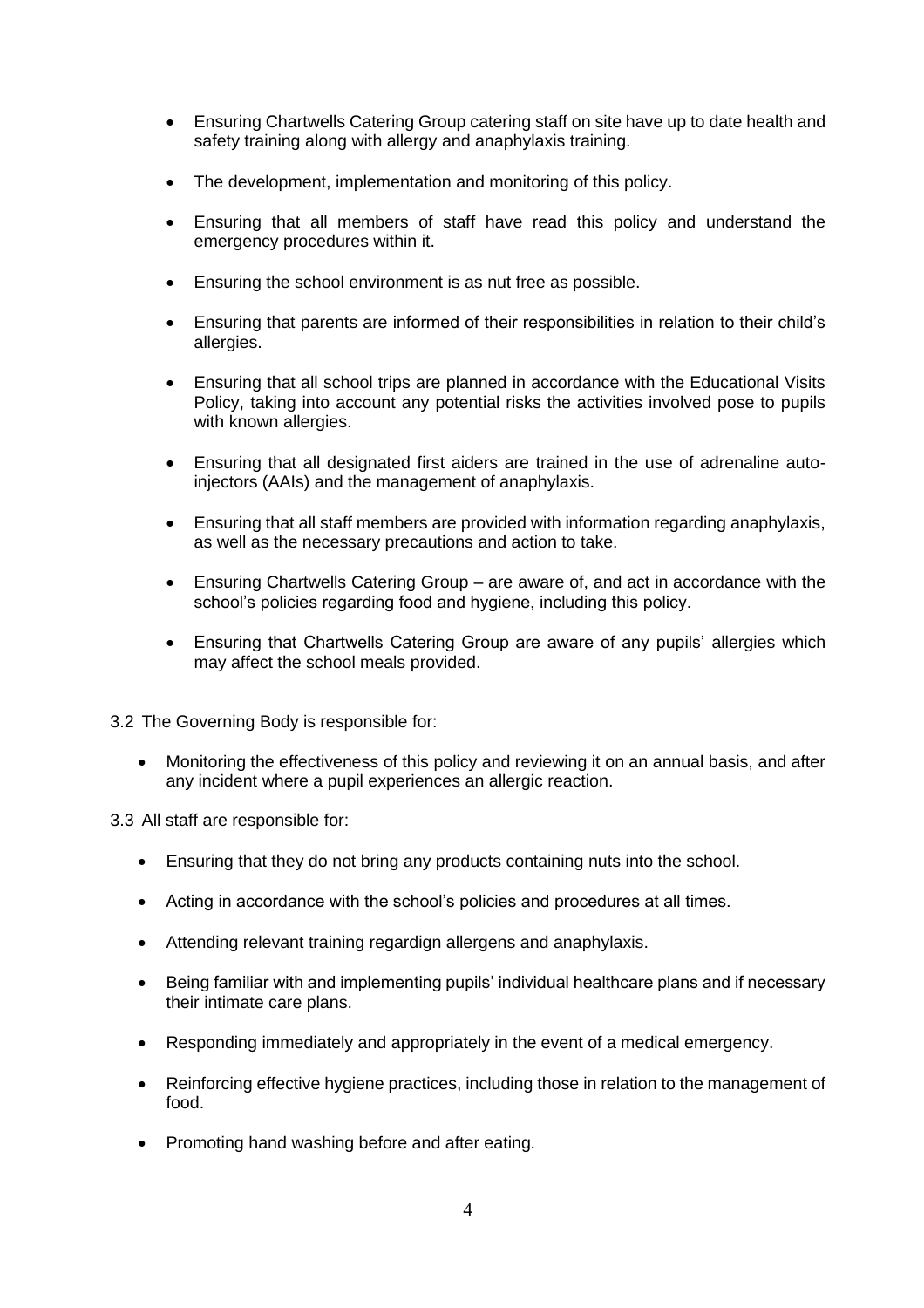- Monitoring all food supplied to pupils by both school and parents, including snacks, ensuring food containing nuts is not provided.
- Ensuring that pupils do not share food and drink in order to prevent accidental contact with nuts.
- Ensuring that any necessary medication is out of the reach of pupils but still easily accessible to staff members.
- Liaising with the school nursing team, Senco and the pupils' parents to ensure the necessary control measures are in place.
- Informing the headteacher if they have an allergy to nuts.

3.4 First Aiders are responsible for:

- Responding to incidents of anaphylaxis in accordance with the Allergen and Anaphylaxis Policy and First Aid Policy.
- Maintaining the Nut Allergy Pupil Log and ensuring staff know where it can be located.
- Liaising with paramedics, should they be called to respond to an incident of anaphylaxis.

3.5 The School Office is responsible for :

- Seeking up to date medical information about each pupil via a medical form sent to parents on an annual basis, including information regarding any allergies.
- Contacting parents for required medical documentation regarding a child's nut allergy.
- Ensuring that the necessary staff members are informed about pupils' nut allergies.

3.6 Parents are responsible for:

- Notifying Scientia Academy of the following information:
	- Whether their child is allergic to nuts
	- What medication to administer should an allergic reaction occur
	- Specified control measures and what can be done to prevent the occurrence of an allergic reaction
- Keeping the school up to date with their child's medical information.
- Providing the school with up to date emergency contact information.
- Providing the school with written medical documentation, including instructions for administering medication as directed by their child's doctor.
- Providing the school with any necessary medication, in line with the procedures outlined in the Supporting Pupils with Medical Conditions Policy.
- Communicating to the school any specific control measures that can be implemented to prevent the child from coming into contact with nuts.
- Providing the school with written details regarding their child's nut allergy.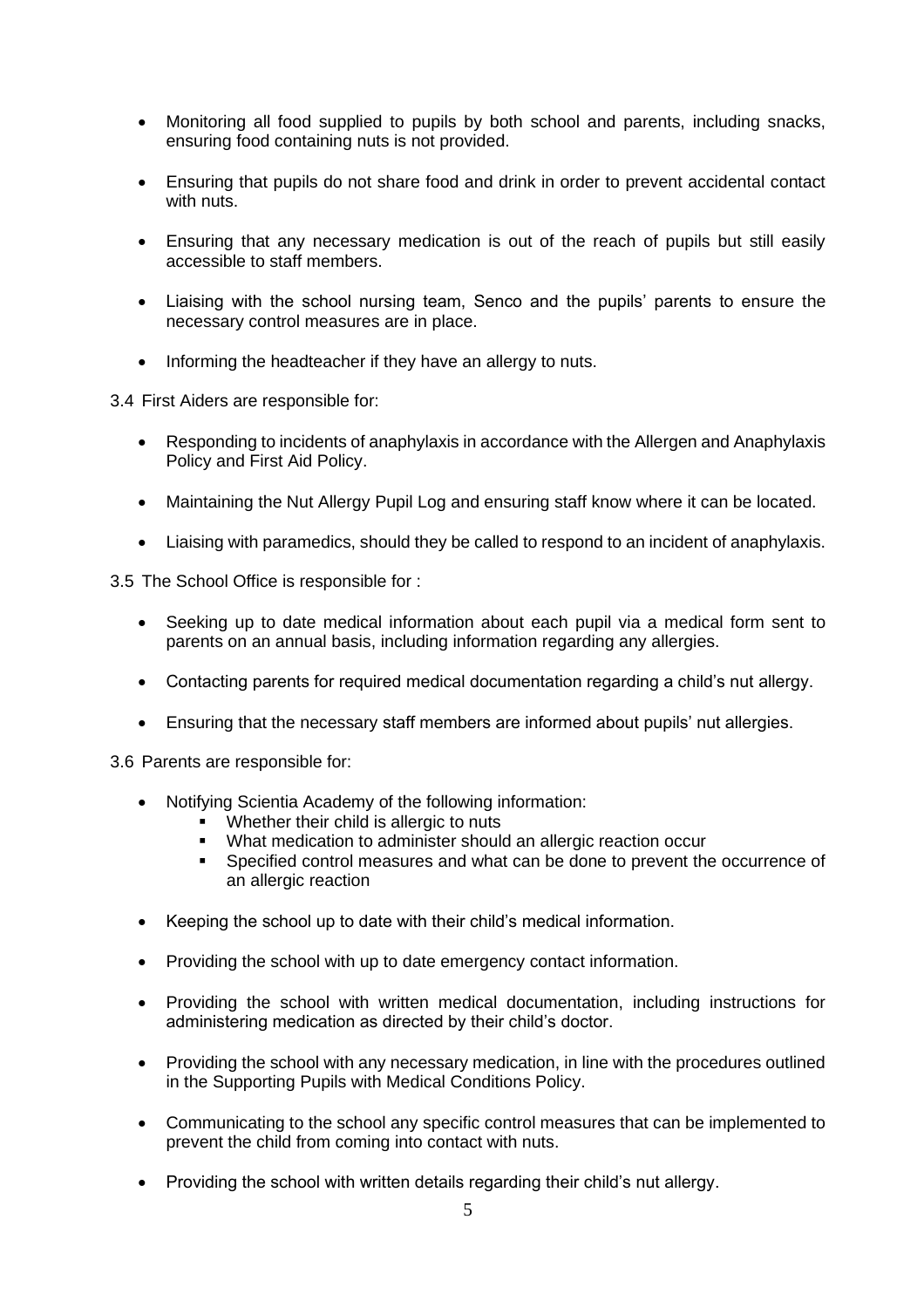- Working alongside the school to develop an Individual Healthcare Plan to accommodate their child's needs, as well as undertaking the necessary risk assessments.
- Acting in accordance with any allergy related requests made by the school, such as not providing nut-containing items in their child's packed lunch.
- Ensuring their child is aware of allergy self management, including being able to identifiy their allergy triggers and how to react.
- Liaising with staff members, including those running breakfast and afterschool clubs, regarding the appropriateness of any food or drink provided.

3.7 Pupils are responsible for:

- Ensuring that they do not exchange food with other pupils.
- Avoiding food which they know they are allergic to, as well as any food with unknown ingredients.
- Notifying a member of staff immediately if they believe they are having an allergic reaction, even if the cause is unknown.
- Notifying a member of staff when they believe they may have come into contact with something containing nuts.
- Learning to recognise personal symptoms of an allergic reaction.

#### **4. Prohibited Foods**

- 4.1 The school is committed to ensuring our pupils with nut allergies are not at risk of an allergic reaction.
- 4.2 All food products containing nuts are prohibited. The school expects parents to check food products when preparing pupils' lunches.
- 4.3 Parents, pupils and staff with be mindful that the following food products are prohibited:
	- **Example 15 Fruit and Cereal Bars**
	- Chocolate Spread / Peanut Butter Sandwiches
	- Packs of Nuts
	- Chocolate Bars or Sweets Containing Nuts
	- Biscuits Containing Nuts
	- Cakes Containing Nuts
	- Condiments, e.g. Satay Sauce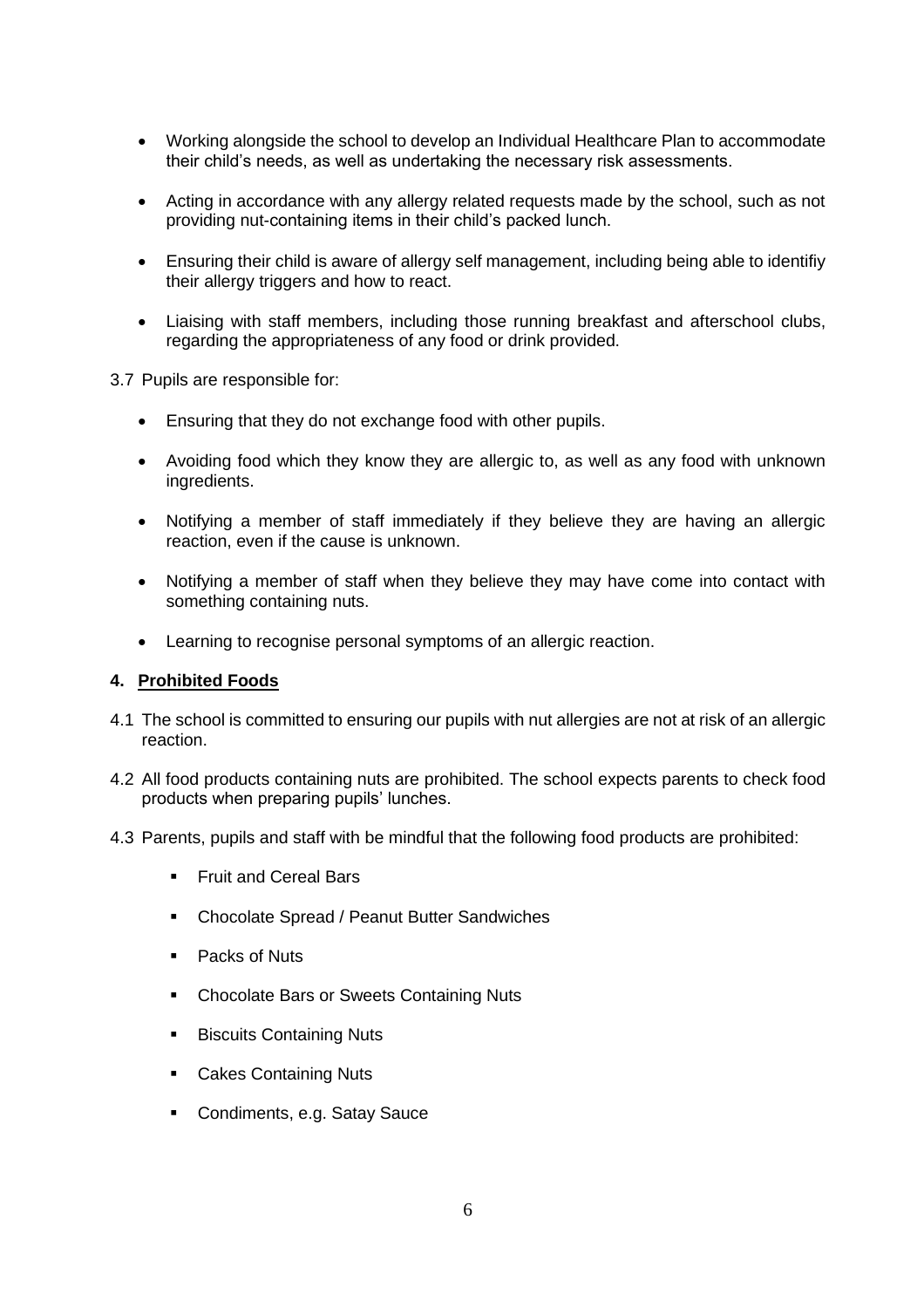- 4.4 In addition to the list above, food packaging that states a product contains nuts, or is unsuitable for people with nut allergies, means that the product will be considered prohibited.
- 4.5 The school will liaise with Chartwells Catering Group to ensure they do not use nuts in any school prepared meals.
- 4.6 Staff will not bring products containing nuts into the school.
- 4.7 Any prohibited items will be removed, and disposed off.

# **5. Nut Allergies**

- 5.1 Parents will inform the school that their child is allergic to nuts, as well as the necessary action to be taken in the event of an allergic reaction, such as any medication required.
- 5.2 information regarding all pupils' nut allergies will be collated, indicating whether they consume a school dinner or a packed lunch, and this will be passed onto Chartwells Catering Group.
- 5.3 Chartwells Catering Group will ensure that general good practice hygiene standards are maintained, in accordance with the school's Health and Safety Policy.
- 5.4 Chartwells Catering Group will be requested to eliminate nuts, and food items with nuts as ingredients, from meals as far as possible, including foods with are labelled 'may contain traces of nuts'.
- 5.5 There is a set of kitchen utensils that will be used to prepare the food and drink of the pupils at risk.
- 5.6 Food items containing nuts will not be served at, or be brought onto, the school premises.
- 5.7 Learning activities that involve the use of food, such as food technology lessons, will be planned in accordance with pupils Individual Healthcare Plans, taking into account any known nut allergies of the pupils involved.
- 5.8 In accordance with the Health and Safety Policy, the school will ensure the safety of staff with allergies to nuts.

#### **6. Staff Training**

- 6.1 In accordance with the Supporting Pupils with Medical Conditions Policy, staff members will receive appropriate trainign and support relevant to their level of responsibility to assist pupils with managing their allergies.
- 6.2 The school will arrange specialist training on an annual basis where a pupil in the school has been diagnosed as being at risk of anaphylaxis.
- 6.3 Designated staff members will be taught to:
	- Recognise the range of signs and symptoms of severe allergic reactions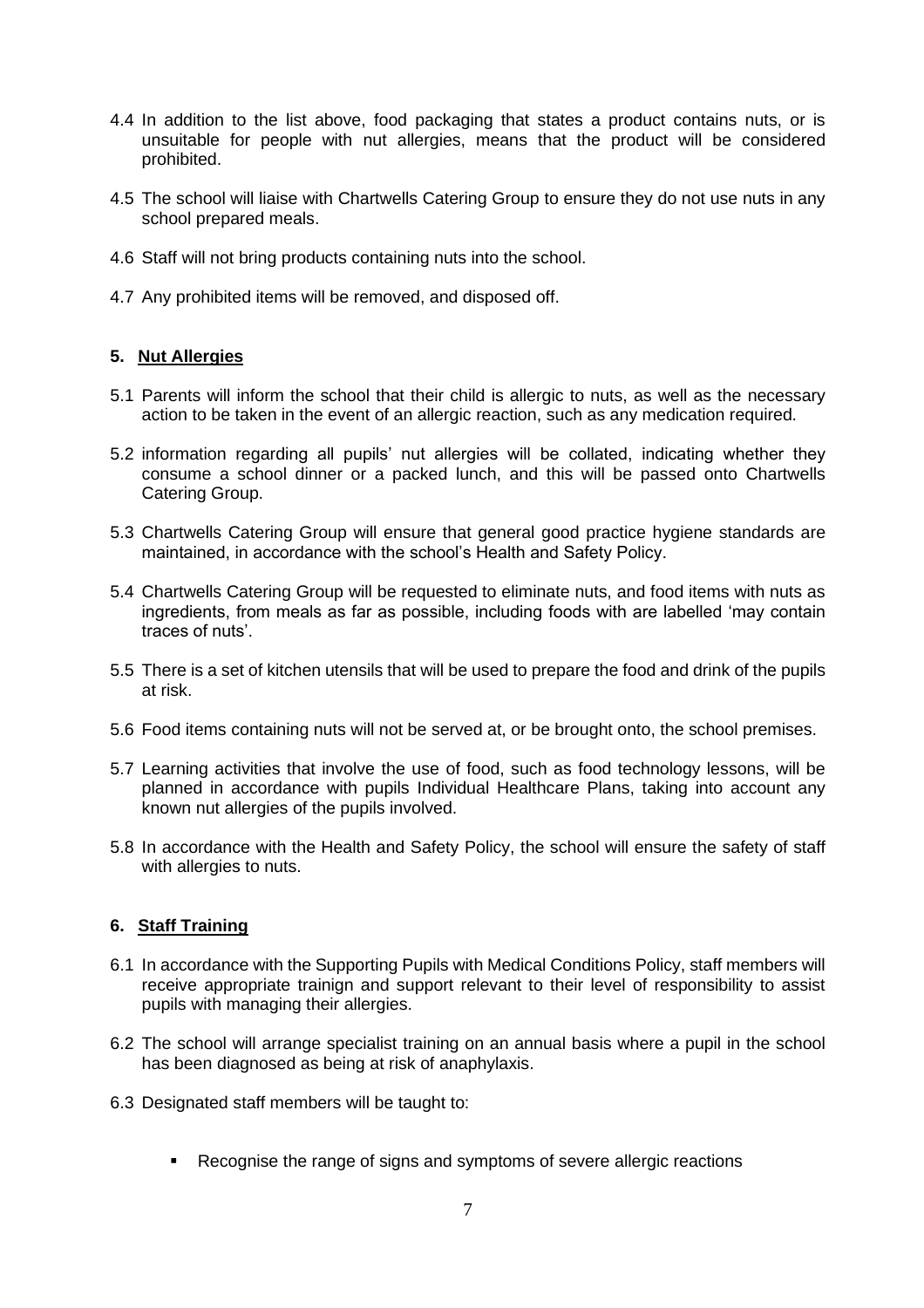- Respond appropriately to a request for help from another member of staff
- Recognise when emergenct action is necessary
- Administer AAIs according to the manufacturer's instructions
- Make appropriate records of allergic reactions

#### 6.4 All staff members will:

- Be trained to recognise the range of signs and symptoms of an allergic reaction to nuts
- **■** Understand how quickly anaphylaxis can progress to a life threatening reaction, and that anaphylaxis can occur with prior mild-moderate symptoms
- Understand that AAIs should be administered without delay as soon as anaphylaxis occurs
- Understand how to access AAIs
- Understand who the designated members of staff are, and how to access their help
- Understand that it may be necessary for staff members other than designated staff members to administer AAIs, e.g. in the event of a delay in response from the designated staff members, or a life threatening situation.
- Be aware of how to administer an AAI should it be necessary
- Be aware of the provisions in the Allergen and Anaphylaxis Policy

# **7. Emergency Response**

- 7.1 Once a pupil's allergies have been identified, a meeting will be set up between the pupil's parents, the relevant class teacher, the SENCO, a member from the school nursing team (if required) and any other relevant staff members, in which the pupil's allergies will be discussed and a plan of appropriate action and support will be developed
- 7.2 All medical attention, including that in relation to administering medication, will be conducted in accordance with the Support Pupils with Medical Conditions Policy.
- 7.3 Parents will provide the school with any necessary medication, ensuring that this is clearly labelled with the pupil's name on. And also ensuring the relevant form is completed that gives permission for school to administer the medication.
- 7.4 Pupils will not be able to attend school or educational visits without any life saving medication that they may have, such as AAIs.
- 7.5 All members of staff involved with a pupil with a known nut allergy will be aware of the location of emergency medicaton and the necessary action to take in the event of an allergic reaction.
- 7.6 Any specified support that the pupil may require will be outlined in their Individual Healthcare Plan.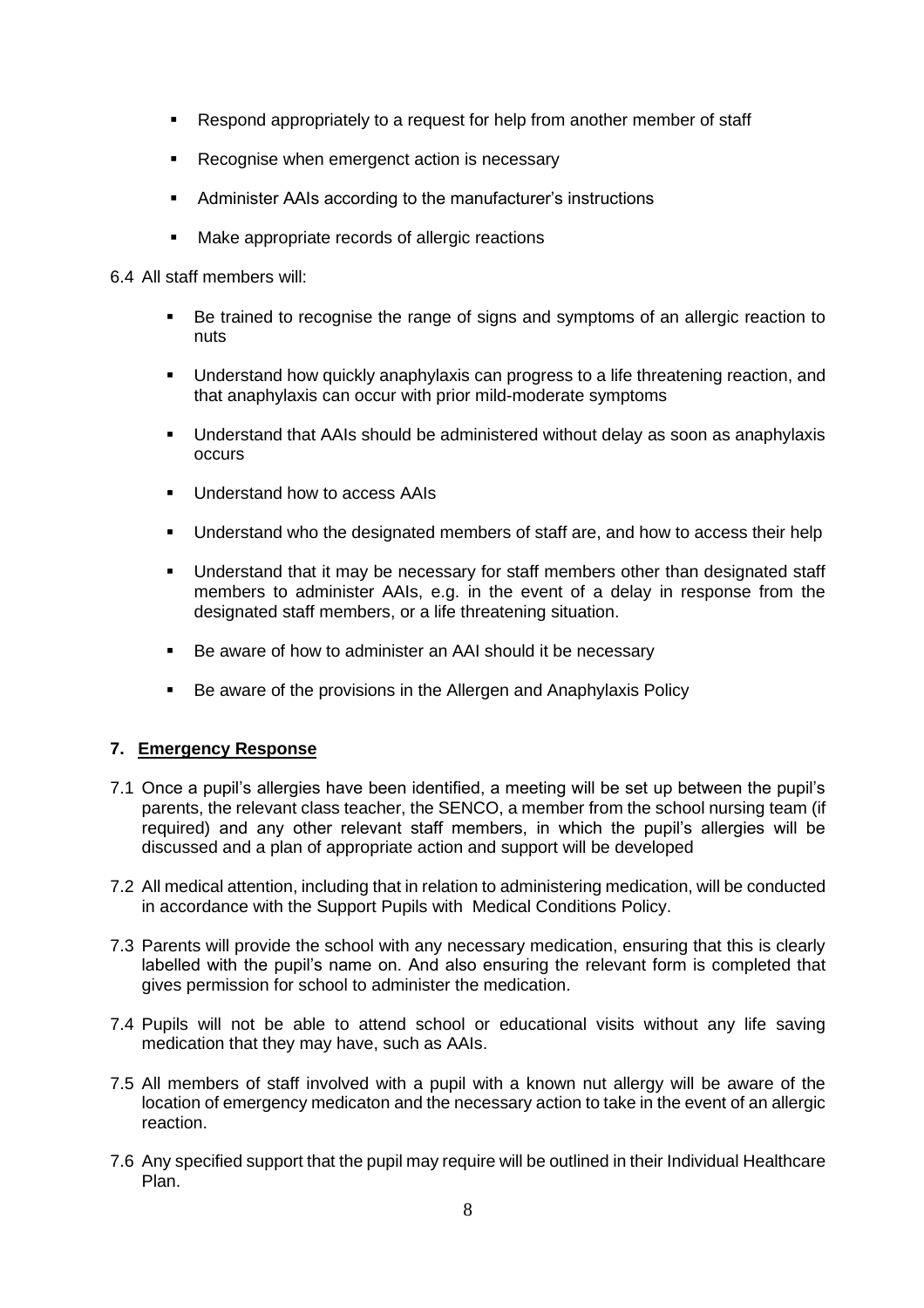- 7.7 All staff members providing support to a pupil with a known medical condition, including those in relation to allergens, will be familiar with the pupils Individual Healthcare Plan.
- 7.8 The Senco is responsible for working alongside relevant staff members and parents to develop Individual Healthcare Plans for pupils with allergies, ensuring that any necessary support is provided and the required documentation is completed, including risk assessments being undertaken.
- 7.9 The headteacher has overall responsibility for ensuring that Individual Healthcare Plans are implemented, monitored and communicated to the relevant members of staff.

#### **Mild Moderate Allergic Reactions**

- 7.10 Mild Moderate symptoms of an allergic reaction include the following:
	- Swollen lips, face or eyes
	- Itchy / tingling mouth
	- Hives or itchy skin rash
	- Abdominal pain or vomitting
	- Sudden change in behaviour
- 7.11 If any of the above symptoms occur in a pupil, the nearest adult will stay with the pupil and call for help from the designated staff members able to administer AAIs via the walkie talkie system.
- 7.12 The pupil's prescribed AAI will be admistrered by the designated staff member.
- 7.13 Where there is any delay in contacting designated staff members, or where delay could cause a fatality, the nearest staff member will administer the AAI.
- 7.14 If necessary, other staff members may assist the designated staff members with administering AAIs.
- 7.15 The pupil's parents will be contacted immediately if a pupil suffers a mild moderate allergic reaction, and if an AAI has been administered.
- 7.16 If a pupil without a prescribed AAI, or who has not been medically diagnosed as being at risk of anaphylaxis, suffers an allergic reaction, a designated staff member will contact the emergency services and seek advice as to whether an AAI should be administered. An AAI will not be administered in these situations without contacting the emergency services.
- 7.17 For mild moderate allergy symptoms, the AAI will usually be sufficient for the reaction; however the pupil will be monitored closely to ensure the reaction does not progress into anaphylaxis.

# **Anaphylaxis**

7.18 Anaphylaxis symptoms include the following: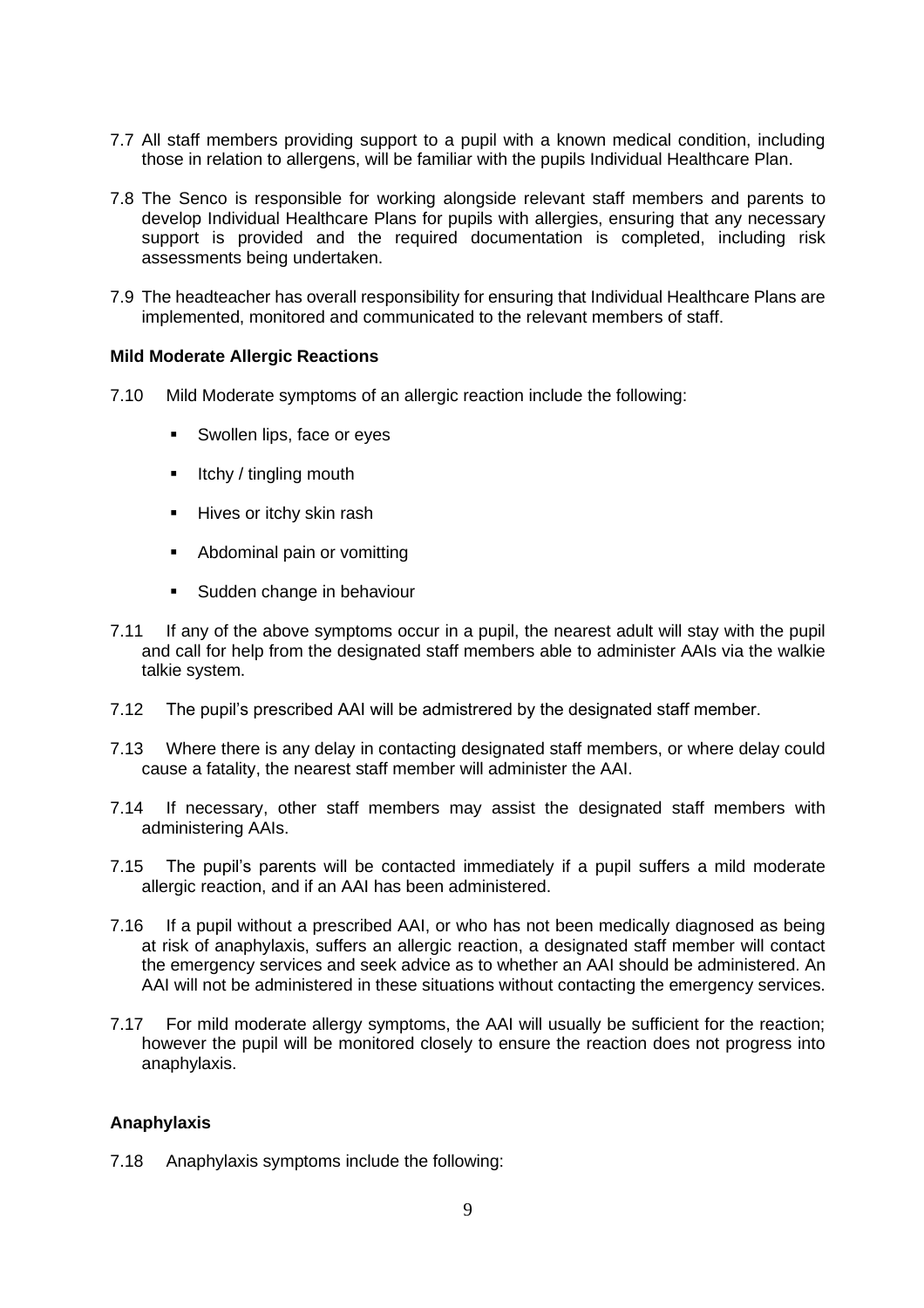- Persistent cough
- Hoarse voice
- Difficulty swallowing, or swollen tongue
- Difficult or noisy breathing
- Persistent dizziness
- Becoming pale or floppy
- Suddenly becoming sleepy, unconscious or collapsing
- 7.19 In the event of anaphylaxis, the nearest adult will lay the pupil flat on the floor with their legs raised, and will call for help from a designated staff member via the walkie talkie system.
- 7.20 The designated staff member will administer the AAI to the pupil.
- 7.21 Where there is any delay in contacting designated staff members, the nearest staff member will administrer the AAI.
- 7.22 If necessary, other staff members may assist the designated staff members with administering AAIs.
- 7.23 The emergency services will be contacted immediately.
- 7.24 A member of staff will stay with the pupil until the emergency services arrive the pupil must remain flat and still.
- 7.25 The headteacher will be contacted immediately, along with Mr Cotton or another suitable first aider.
- 7.26 If the pupil stops breathing, Mr Cotton or another suitable first aider will begin CPR.
- 7.27 If there is no improvement after five minutes, a further dose of adrenaline will be administered using another AAI, if available.
- 7.28 If a pupil without a prescribed AAI, or who has not been medically diagnosed as being at risk of anaphylaxis, suffers an allergic reaction, a designated staff member will contact the emergency services and seek advice as to whether an AAI should be administered. An AAI will not be administered in these situations without contacting the emergency services.
- 7.29 A designated staff member will contact the pupil's parents as soon as possible.
- 7.30 Upon arrival of the emergency services, the following information will be provided:
	- Any known allergens, including nuts
	- The possible causes of the reaction, e.g. nuts
	- The time the AAI was administered including the time of the second dose, if this was administrered
- 7.31 Any used AAIs will be given to paramedics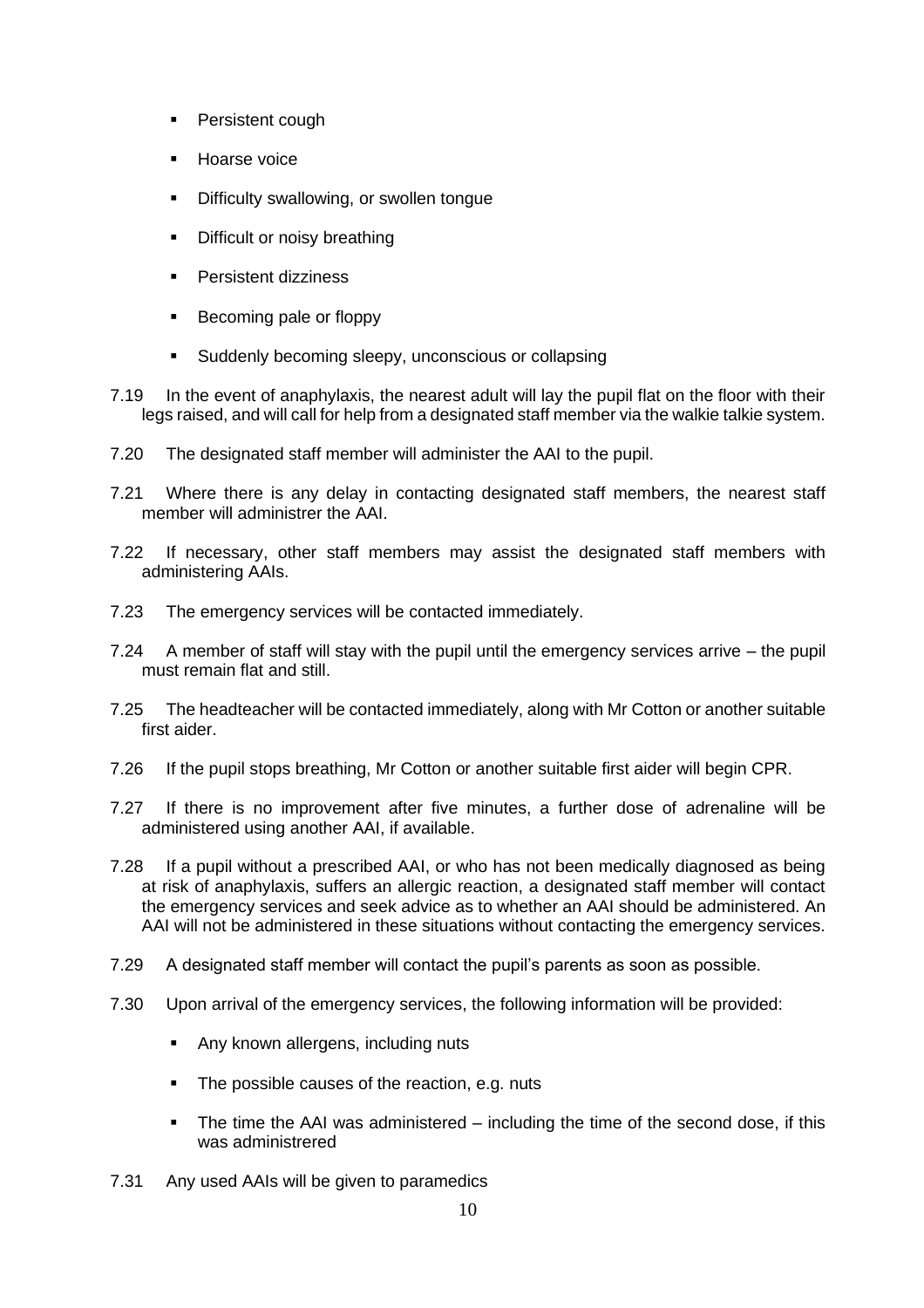- 7.32 Staff members will ensure that the pupil is given plently of space, moving other pupils to a different room where necessary.
- 7.33 Staff members will remain calm, ensuring that the pupil feels comfortable and is appropriately supported.
- 7.34 The headteacher will accompany the pupil to hospital in the absence of their parents.
- 7.35 Following the occurrence of an allergic reaction, the Governing Body along with the headteacher, will review the adequacy of the school's response and will consider the need for any additional support, training or other corrective action.

#### **Staff with Allergies**

- 7.36 If a member of staff have allergies to nuts, they will ensure they inform the headteacher and appropriate safety precautions will be established.
- 7.37 Staff will ensure that they have their medication on them at all times.
- 7.38 If staff believe they are having an allergic reaction, they will use the walkie talkie system to contact the office, who will attend the member of staff and provide assistance.
- 7.39 If required, the school office will call an ambulance.
- 7.40 Following an allergic reaction, the staff member will be permitted to go home, and cover will be arranged.

#### **8. Catering Arrangements**

- 8.1 When the school is planning events, e.g. a school fair, the school will ensure that all allergens are correctly labelled and that there are sufficient nut free options.
- 8.2 The school will ensure that school events are as nut free as possible.
- 8.3 Separate utensils will be used to handle food containing nuts.
- 8.4 A school food risk assessment will be carried out that accounts for allergies (for use at school events).
- 8.5 Medication will be available for pupils with severe allergies.
- 8.6 Hygiene standards will be maintained during events and activities that involve food.
- 8.7 During school trips, the pupil will not be permitted to attend without their medication.
- 8.8 At least **one** member of staff at any school event, activity or trip will have received anaphylaxis training.
- 8.9 The Allergen and Anaphylaxis Policy is followed at all times.
- 8.10 School lunches prepared on site are made using nut free ingredients in a nut free kitchen.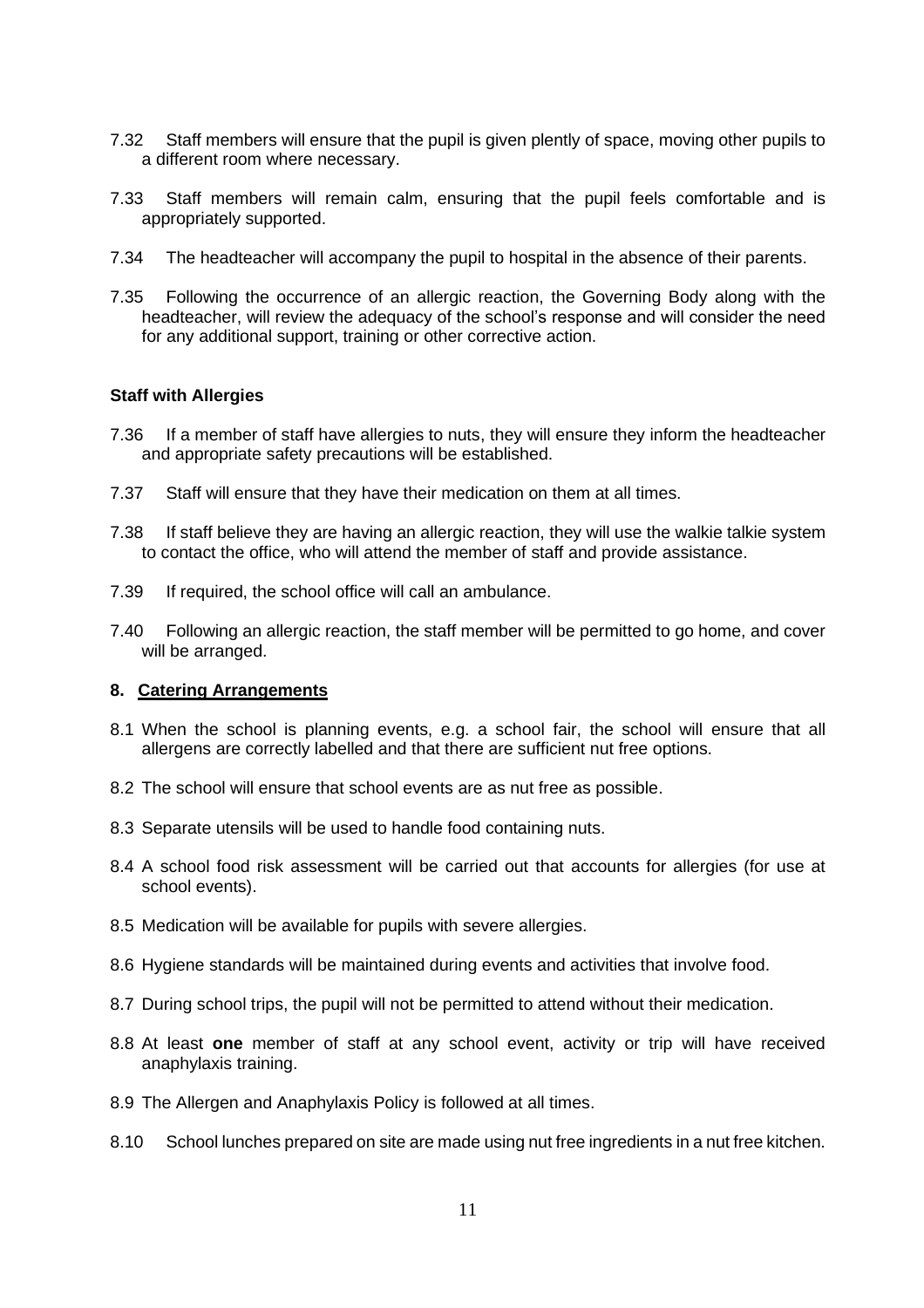8.11 If staff see nut containing products on the school grounds, they will remove them and dispose of them.

# **9. Monitoring and Review**

- 9.1 The headteacher along with the Governing Body is responsible for reviewing this policy annually.
- 9.2 The next scheduled review date is September 2021.
- 9.3 The effectiveness of this policy will be monitored and evaluated by all members of staff. Any concerns will be reported to the headteacher immediately.
- 9.4 Following each occurrence of an allergic reaction, this policy and the pupils Individual Healthcare Plan will be updated and amended as necessary.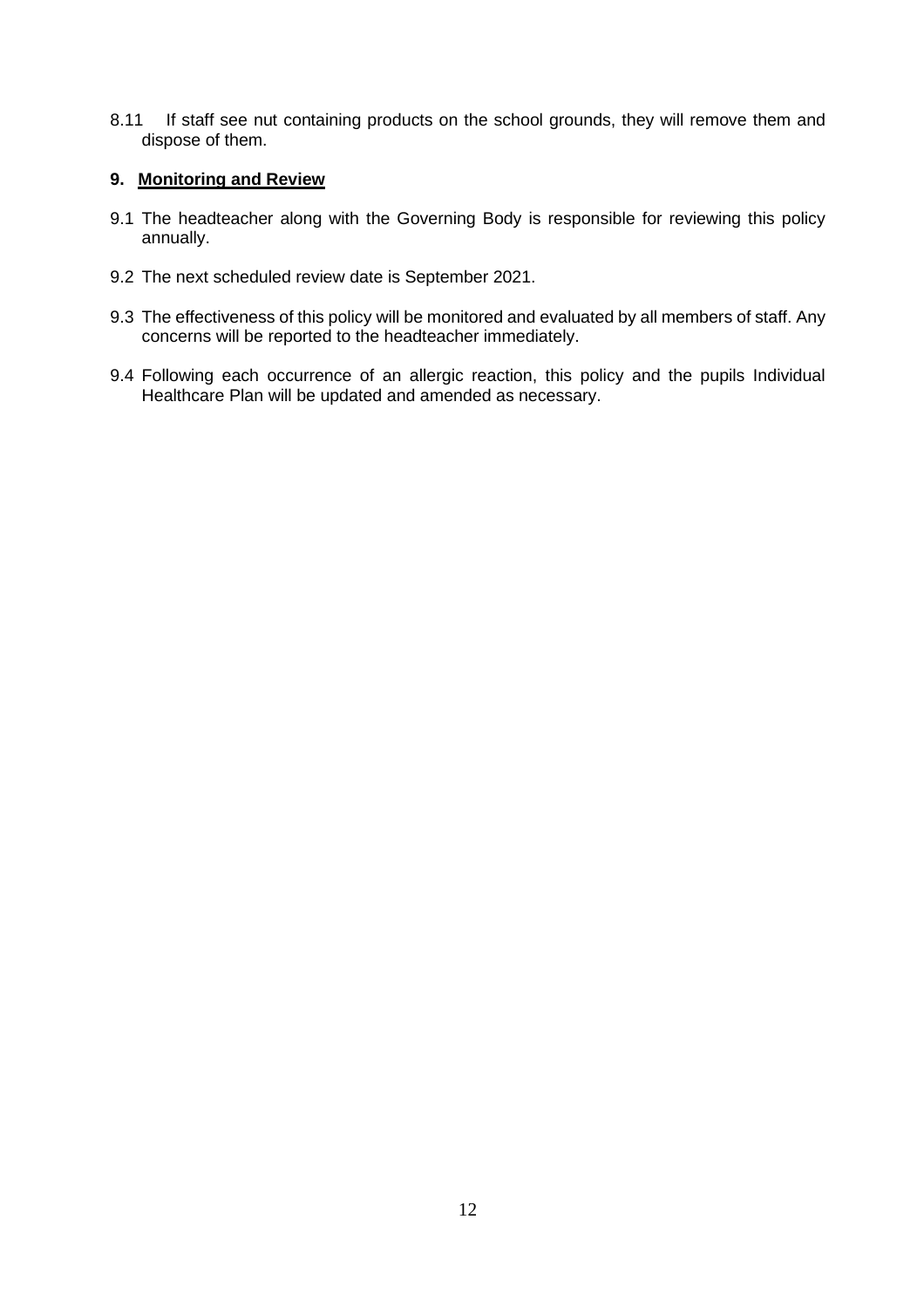# **Appendix 1 – Nut Free School Letter to Parents**

Dear Parents / Carers

#### **Banning nut based products from school.**

From the Autumn term we have taken the decision to make Scientia Academy a nut free school site, this is due to the increase in pupils who have severe nut allergies. The pupil's anaphylaxis (allergic reaction) can occur as a result of digestion, inhalation or any other contact with nut based products. For their safey, all nut based products have been banned from the school premises.

From this point forward, please do not send your chil into school with any nut based product for a snack or in their packed lunch – this includes products that may contain traces of nuts.

Here is a list of potential products that are likely to have or contain nuts:

- Spreads chocolate spread or peanut butter spread
- **Example 1** Fruit and Cereal bars
- Some types of biscuits containing nuts
- Condiments satay sauce
- Cakes containing nuts
- Some snack pots containing nuts
- Chocolate bars or sweets containing nuts

It is vitally important that you check the labelling of food products before sending your child in to school with them. It is not always apparent that products contain nuts or traces of nuts.

We also ask that, if your child consumes any nut based products before school, they wash their hands thoroughly and rinse their mouth before entering the school grounds. We understand that these measures may seem extreme; however we want to ensure the Health and Safety of all our pupils.

Further to these provisions, the school will no longer be serving dinners that contain nut based products – this includes products that are labelled as 'may contain traces of nuts'. We will also ensure all food tables are disinfected before and after being used with the appropriate cleaning products.

If any pupil is found with a nut based product after this letter has be distributed, the school will have to remove and dispose of the item immediately.

We apologise that this is a big change for all and apologise for any inconvenience this may cause.

Thank you in advance for your co operation in this matter.

Yours sincerely,

Miss Helen Bye Headteacher